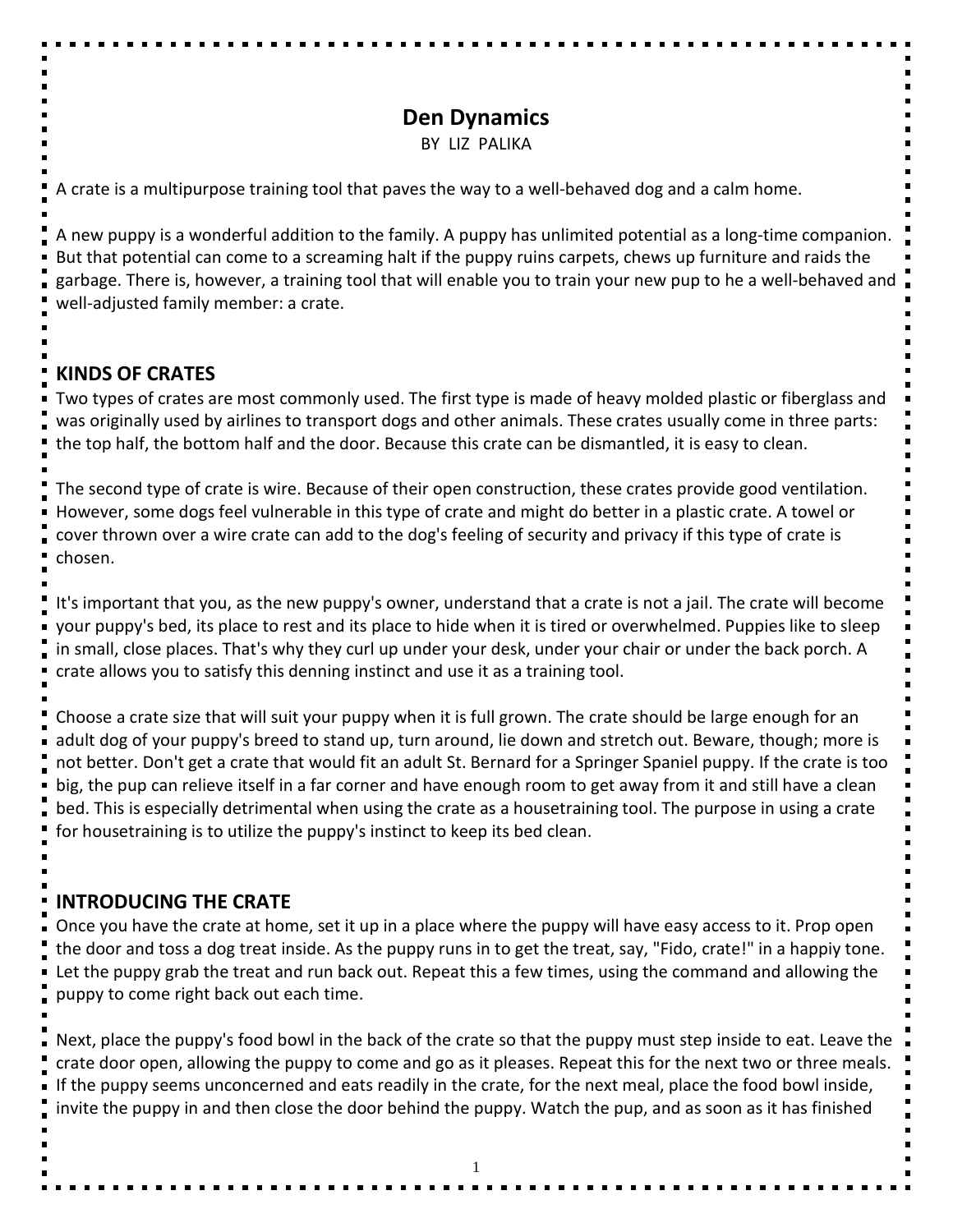eating, open the door and let the puppy out. For the next meal, leave the door closed for a few minutes after the puppy has finished eating.

By now the puppy should associate the crate with food, which is important. This helps make the crate a positive experience. At this time, however, stop feeding the puppy in the crate; go back to feeding the puppy in the kitchen or wherever it was normally fed. To maintain the puppy's positive feelings about the crate, continue to offer your puppy a treat each time you tell it to go inside.

At this point, invite the puppy into the crate with a treat, and close the door behind it for gradually increasing lengths of time, from just a few minutes to half an hour or more. If your puppy throws a temper tantrum, wait until the puppy calms down before letting it out. If you let it out when it screams or thrashes around, you have taught it that temper tantrums work. Instead, say, "No! Quiet!" in a firm tone. Let the puppy out when it is quiet and calm.

At night, put the crate next to your bed while you sleep. This is eight hours that the puppy can be near you, smelling you and hearing you breathe and snore. Just being close to you will reassure the puppy. If the puppy becomes restless, you will hear it and be able to take it outside. If the puppy wakes up and wants to play, just reach over, tap the top of the crate and say, 'No, quiet!" in a firm tone.

## **HOUSETRAINING**

A crate can be a useful housetraining tool because most puppies do not want to soil where they sleep. Even very young puppies still with their mother will toddle away from mom and their littermates to relieve themselves. By crating a puppy for gradually increased period of time, the puppy learns the control necessary to "hold it" until it is let outside to relieve itself.

When the puppy is not in the crate and is in the house with you, don't let the puppy run free all over the house. Keep the puppy in the same room with you so that you can watch it playing. If the puppy starts to circle or squat, correct it with "Acck! Not here!" and take the puppy outside.

One of the biggest mistakes most new puppy owners make is letting the puppy have too much freedom too soon. By the time they find the dried puddles of urine behind the kids' beds upstairs or the piles of feces hidden in the back bedroom, the puppy already has developed a bad habit that must be broken. So supervise the puppy, limit its freedom, and when you can't watch it, put the puppy outside or in its crate.

When housetraining your puppy, set up a schedule for the puppy's meals, playtime, crate time and trips outside. Try to follow this routine as closely as possible. The puppy needs to go outside after eating, after playtime, after waking up from naps, and for the young puppy, about every three hours in between.

If you work away from home, don't plan to leave the puppy in its crate all day. That is too long for the puppy to be crated without a chance to eliminate or play. If your yard is safe and secure, leave the puppy outside, or hire a neighbor to come over and let your puppy outside a couple of times each day.

### **PREVENTING PROBLEMS**

Puppies don't intentionally get into trouble; it's just that our things are so attractive to puppies. After all, a couch cushion can be a lot of fun when it is shaken and the stuffing flies everywhere. Leather shoes and

2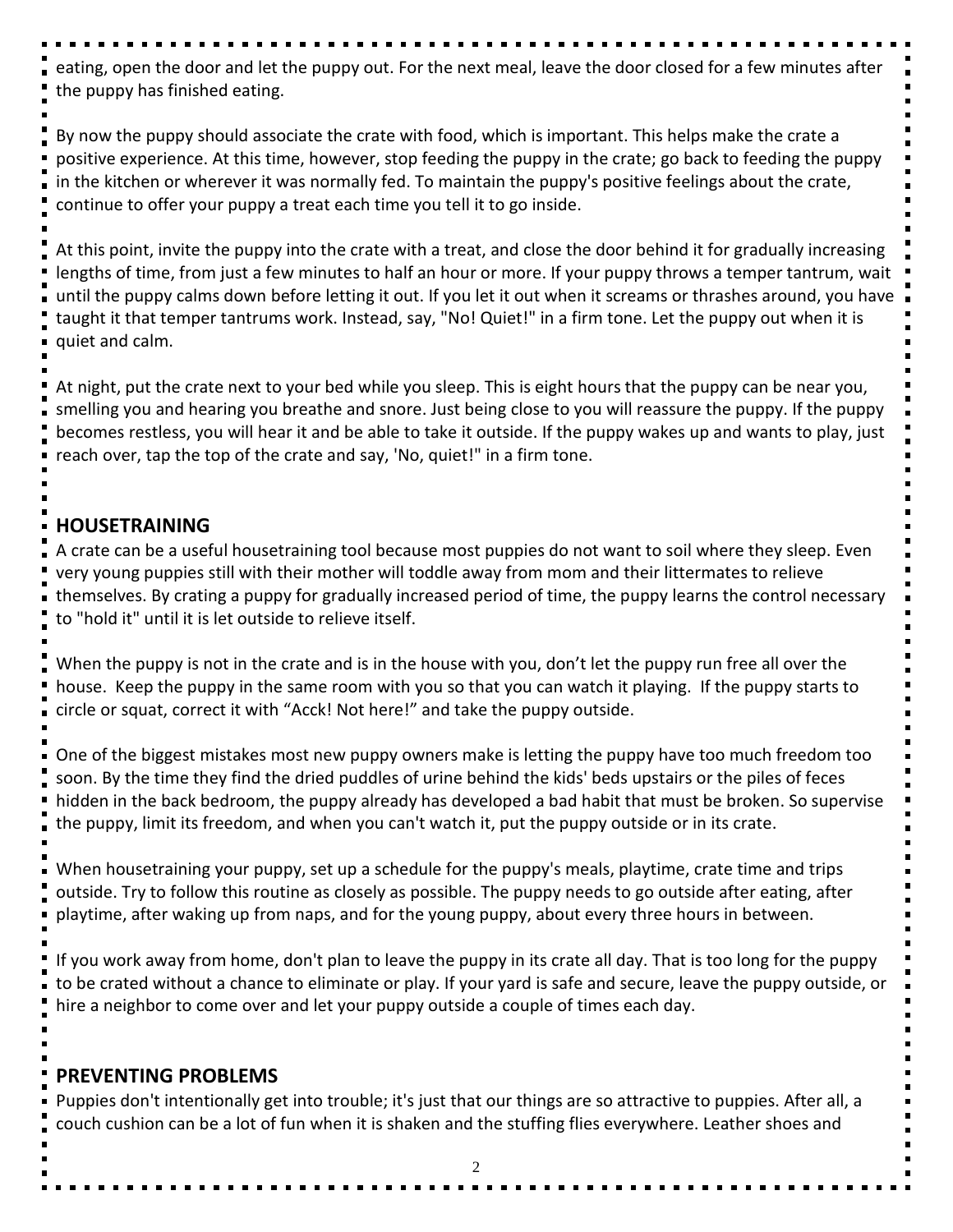rawhide chews are similar to many puppies; in fact, because of your smell in the shoes, they are doubly appealing.

Many of the destructive things that puppies do can be prevented by using the crate and some common sense. If you can't watch the puppy, put it outside (if your yard is safe and secure), or put it in the crate. The puppy cannot dump over the trash, chew up the couch or destroy your leather shoes if it is crated.

By preventing these problems from developing, you are working to establish good habits. The puppy never finds out that the trashcan is fun, or that leather shoes taste good. Instead, the puppy is chews on the toy you tossed into the crate. Instead of learning to be destructive, the puppy learns to chew on appropriate toys, to sleep and to be quiet.

## **SECURITY**

A crate provides security away from home. If thc puppy ever needs to he boarded or stay at the veterinarian's office, send its crate along with it. The dog will feel more secure with its familiar refuge.

Also, teaching your puppy to ride in the crate in the car could save its life someday. Thousands of dogs are killed in car accidents each year. Transporting the dog in a seat-belted crate could save its life and keep it from interfering with you as you drive.

### **CRATES AND ADULT DOGS**

As your dog matures, it can be given more freedom in the house, and you might even start to leave the crate door open at night or when you are away from home. Should the dog make a mistake or get into trouble, close the crate door again. The dog needs to prove its reliability to earn its freedom.

You will probably find that as your dog grows up, it will still use its crate, going in on its own to sleep or chew on a toy. Because the crate is your dog's special place, it will retreat there when the family is busy or when it simply needs some peace and quiet. Your dog may go there when it's not feeling well, or when it wants to hide a bone or toy from the new baby or the new puppy.

Because this is such a valuable training tool, some owners unintentionally go overboard using it. Unless the veterinarian has said that the dog should stay in the crate for health reasons, you need to pay attention to how long the dog is crated during the day, or over a 24-hour period, day in and day out. Keeping a dog or puppy crated all day while you are at work for six, eight or more hours is much too long and in some circumstances could even be considered cruel.

Although all dogs should be able to spend the night in the crate, provided it is in your bedroom close to you, many puppies and geriatric dogs will need to be taken outside once or twice during the night.

When you are home with the puppy, either during the day, on weekends or in the evening, your puppy (or dog) will need time to play, run, exercise, chase birds, roll in the grass and just be a dog, as well as spend time with you. When inside, if you can watch it, let it follow you around; if you can't, crate it again. If you go back and forth--crate time, outside time and time with you--you and your puppy will be fine.

Liz Palika and her husband, Paul, share their home with three Australian Shepherds. Liz, a writer and dog trainer, enjoys obedience competition and trained many of her dogs in schutzhund, carting, Frisbee